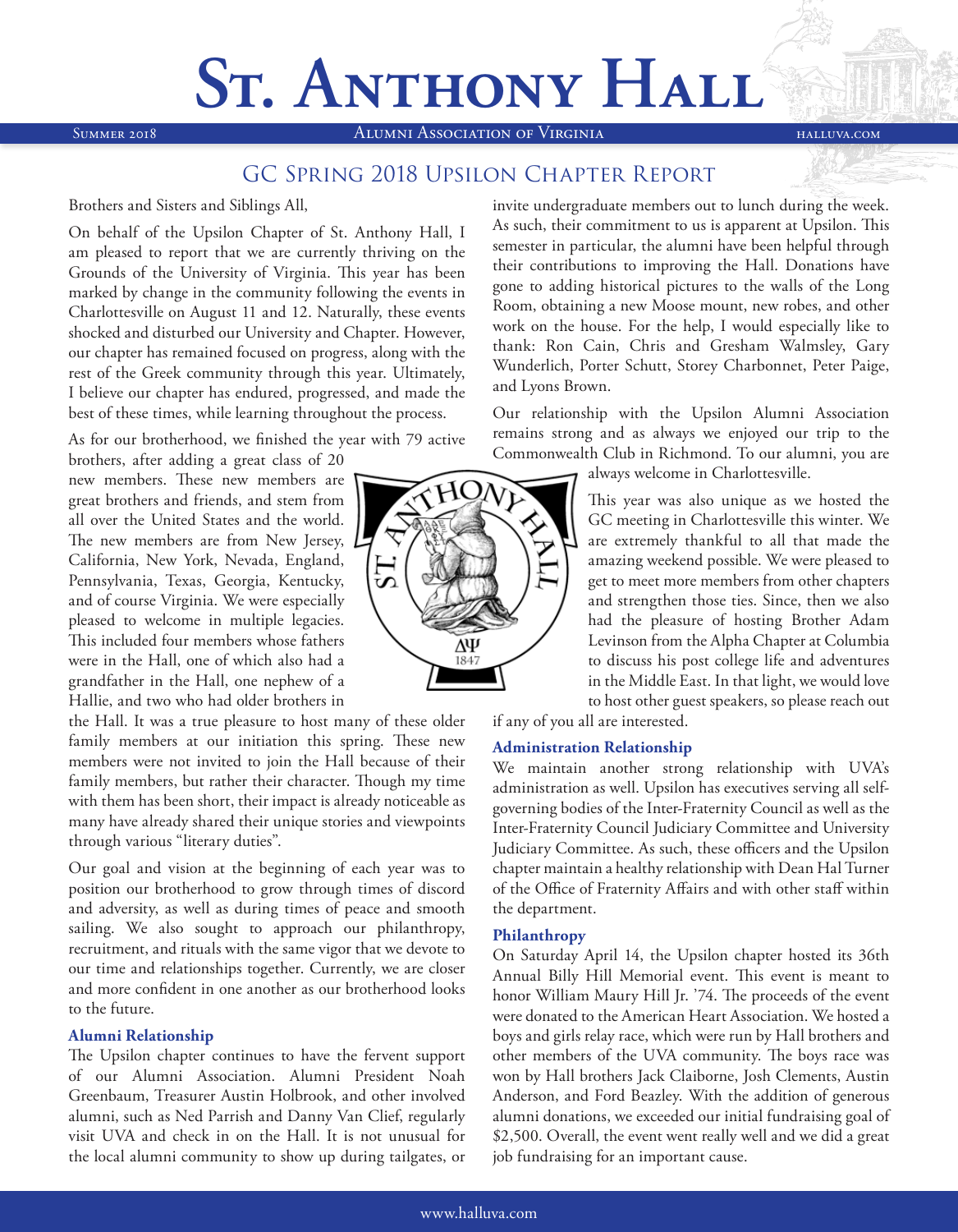#### *Chapter Report Continued*

### **Athletic Achievements**

As of late, our chapter has especially had some noteworthy achievements in University Athletics. In my four years, we have always won the intramural football championship. We have also claimed victory in indoor soccer, in addition to the highly-touted innertube water polo championship this year. Due to our successes on the field, we have received the IFC award for intramural excellence. We also have many brothers who play on UVA teams beside the intramural league. Brother Taylor Swindell was on the UVA club lacrosse team that won a national championship and Brother Jefferson Dockter plays on the UVA tennis team. Lastly, Brother Lester Coleman is the starting punter for the UVA football team, and was named to 2nd all-ACC this past fall.



### **Looking Ahead**

This May we said goodbye to 23 members at this year's graduation, including myself. This is a bittersweet time but nonetheless I know the Hall will continue to thrive because it is in great hands. Overall, the Upsilon Chapter has never looked better in my time at UVA. There is something different about Hall brothers; our bond is noticeable on Grounds and our emphasis on what matters most sets us apart. As a result, first-years desire to be in the Hall and we are committed to finding young men that will give back, just as so many current and former brothers did and continue to do. For these reasons and more, the Upsilon chapter is well suited to prosper through 2018 and beyond.

Please never hesitate to contact us if you are ever in Charlottesville, as we'd love to have you come by the house or as a guest for a Brother's Night Wednesday evening.

Respectfully submitted, YITB, Bolton Sanford Btfiqq. Upsilon '15m

*Photo from Parents Weekend | Fall 2017*

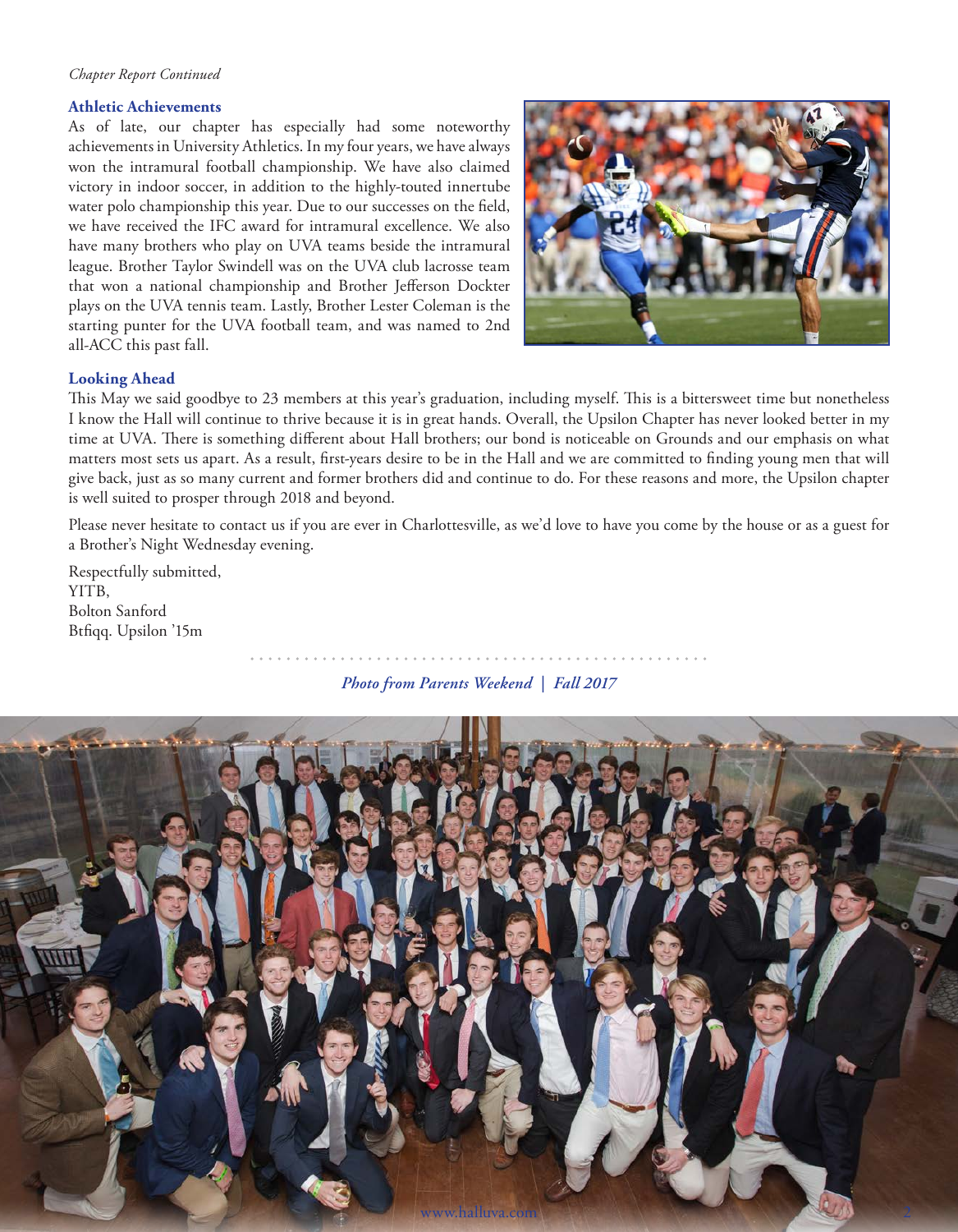### Upsilon Undergraduate Brothers

### Upsilon '18 | Class of 2021

**Frank Santiago Anello** Chatham Highschool | Chatham, NJ

**Jordan Christopher Dosey** Yucaipa | Yucaipa, CA

**Zak Louis Gelfond** Avenues: The World School | New York City, NY

**Tom Mounzer Nasr** Bradfield college | London, England

**Edmund Forsythe Garno IV** The Haverford School | Haverford, PA

**Luke Robinson Bitler** Andover | New York City, NY

**John Michael Damgard III** St. Christopher's School | Richmond, VA

### Upsilon '17 | Class of 2020

**Austin Daniel Anderson** Charlotte Country Day | Charlotte, NC

**Wyatt Sanford Beazley** Woodberry Forest School | Henrico, VA

**Michael Luke Binet** The Kinkaid School | Houston, TX

**Tyler Francis Breen** Taft | Shrewsbury, MA

**William Walton Chamblee** Walter Hines Page School | Greensboro, NC

**Jack Robertson Claiborne** Woodberry Forest School | Johannesburg, South Africa

**Sasha Jonathan Clements** Bradfield College, UK | Bahar Ic Caghaq, Malta

**Thomas Swepston Cottrell** St. Christopher's School | Richmond, VA

### Upsilon '16 | Class of 2019

**Robert Edward Brailsford** Patrick Henry High School | Roanoke, VA

**Louis Pellerin Brown** Montgomery Bell Academy | Nashville, TN

**George Hurley Brown** Westminster School | Charlottesville, VA

**James DePass Cathcart** Westminster School | San Francisco, CA

**Wilson Randolph Strother Cecil** Collegiate School | Richmond, VA

High School | Hometown

**Brock Christian Gardner** Darlington School | Dallas, TX

**Christopher Gresham Walmsley** Woodberry Forest | Charlottesville, VA

**Shane Patrick Ford** Delbarton School | Ridgewood, NJ

**Wilson St. Clair Bedell** St. Christopher's School | Richmond, VA

**Logan Carl Lucas** St. Anne's-Belfield | Charlottesville, VA

**William Richmond McDaniel** Woodberry Forest | Fredericksburg, VA

**Ryan Walter Fulmer** Norfolk Academy | Virginia Beach, VA **John Clay Sell** Highland Park | Dallas, TX

**Samuel William Cain** St. Christopher's School | Richmond, VA

**Jefferson Gladden Dockter** Marist High School | Atlanta, GA

**Ballard MacMillan Brown** Deerfield Academy | Crestwood, KY

**John Hughes Page** Episcopal High School | Alexandria, VA

**Jack Scripps Berkley** Meadows | Las Vegas, NV

**William George Diamond**  St. Mark's School of Texas | Dallas, TX

**William Buchanan Dunavant** Memphis University School | Memphis, TX

**Holden Davis Fockler** Woodberry Forest School | Richmond, VA

**Frederic Howard Garner** Woodberry Forest School | Charlotte, NC

**Coleman Stevens Green** The Kinkaid School | Houston, TX

**William Harrison Howell** The Gunnery | Zurich, Switzerland

**John Keener Hudson** Charlotte Country Day | Charlotte, NC

**Brian Patrick Lembo** Manasquan High School | Brielle, NJ

**Irenee DuPont May** Brunswick High School | Greenwich, CT

**Michael Harrison Crawford** Bronxville High School | Bronxville, NY

**William Walker Dougherty** St. Xavier High School | Louisville, KY

**Herbert Epes Fitzgerald** St. Christopher's School | Richmond, VA

**John Dennis Georges** Metairie Country Day | New Orleans, LA

**Marcus Radford Klotz** Dwight School | New York, NY **William Campbell Miller** St. Anne's-Belfield | Charlottesville, VA

**Mark Allen Millsap** Montgomery Academy | Montgomery, AL

**Matthew Carroll Nightingale** Brooks School | Marblehead, MA

**James Garnett Reid** Woodberry Forest | Mystic, CT

**Carson Karch Talbott** Montgomery Bell Academy | Nashville, TN

**Justin John Tennery** St. Anne's-Belfield | Keswick, VA

**Frederic Scott Vallar** Deerfield Academy | Charlottesville, VA

**Adam Gillespie Young** Montgomery Bell Academy | Nashville, TN

**Brett Christopher Zion** Webb School of Knoxville | Knoxville, TN

**Samuel Amacher Miller** Woodberry Forest School | Charlottesville, VA

**James Reilly Simmons** Deerfield Academy | Chicago, IL

**Vance Henkel Spilman** Woodberry Forest School | Richmond, VA

**William Nash Wiley** Collegiate School | Richmond, VA

### www.halluva.com